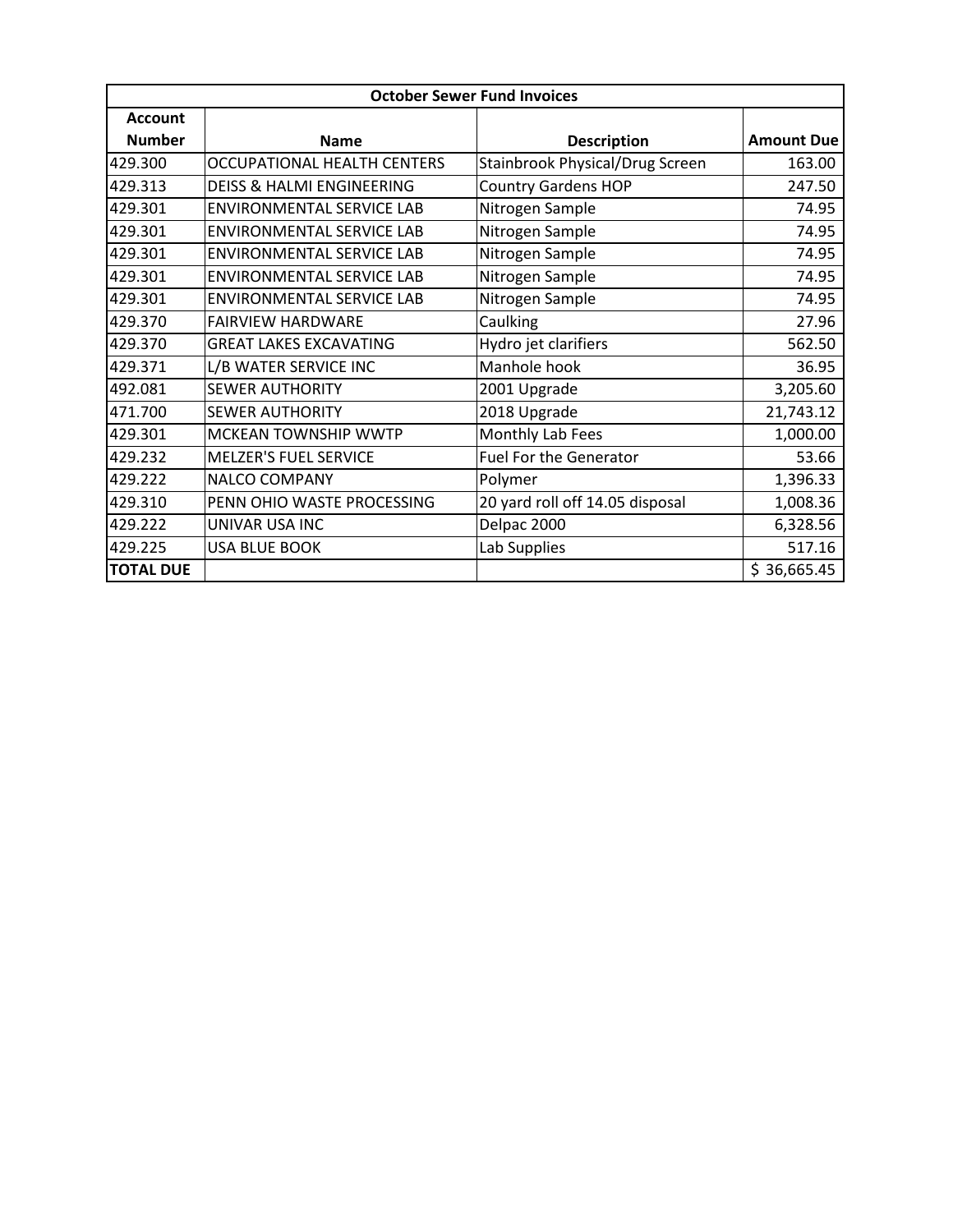| <b>October General Fund Invoices</b> |                              |                                            |                   |
|--------------------------------------|------------------------------|--------------------------------------------|-------------------|
| <b>Account</b>                       |                              |                                            |                   |
| <b>Number</b>                        | <b>Name</b>                  | <b>Description</b>                         | <b>Amount Due</b> |
| 410.320                              | <b>AT&amp;T MOBILITY</b>     | PD CAR WIRELESS                            | 77.96             |
| 400.313                              | <b>DEISS &amp; HALMI</b>     | YORK/SEAWAY CELL TOWER                     | 55.00             |
| 410.251                              | <b>ENGLISH TIRE INC</b>      | PD SUV TIRES                               | 890.00            |
| 486.000                              | <b>ERIE INSURANCE</b>        | <b>KIBLER BOND</b>                         | 165.00            |
| 409.600                              | <b>FAIRVIEW HARDWARE</b>     | PAVILION TOLIET KIT                        | 41.43             |
| 430.251                              | FIVE STAR EQUIPMENT          | OIL LINE - BACK HOE                        | 498.89            |
| 430.370                              | <b>GERLACHS</b>              | WHEEL AND MOWER BLADE GRAVELY              | 126.76            |
| 410.421                              | THE JOURNAL                  | <b>CIVIL SERVICE AD</b>                    | 27.75             |
| 409.300                              | <b>LINDY PAVING</b>          | MUNICIPAL LOT PAVING                       | 15,867.51         |
| 430.260                              | LOWE'S COMPANIES, INC        | <b>RATCHETS</b>                            | 14.24             |
| 430.260                              | LOWE'S COMPANIES, INC        | <b>AIR COMPRESSOR</b>                      | 1,496.25          |
| 409.370                              | <b>MCCONNELL</b>             | mini rental                                | 700.00            |
| 430.232                              | <b>MELZER'S FUEL SERVICE</b> | <b>FUEL</b>                                | 274.05            |
| 411.232                              | <b>MELZER'S FUEL SERVICE</b> | <b>FUEL</b>                                | 274.05            |
| 410.231                              | <b>MELZER'S FUEL SERVICE</b> | <b>FUEL</b>                                | 189.07            |
| 430.231                              | MELZER'S FUEL SERVICE        | <b>FUEL</b>                                | 189.06            |
| 430.231                              | <b>MELZER'S FUEL SERVICE</b> | <b>FUEL</b>                                | 172.86            |
| 410.231                              | <b>MELZER'S FUEL SERVICE</b> | <b>FUEL</b>                                | 172.85            |
| 409.320                              | <b>MOBILCOM</b>              | CAR RADIOS INSTALLED AND PROGRAMMED        | 58.80             |
| 410.238                              | <b>MOBILCOM</b>              | LEATHER CASE/EARPHONE KIT                  | 490.00            |
| 410.300                              | <b>NMS LABS</b>              | <b>DUI PANEL</b>                           | 242.00            |
| 409.226                              | <b>QUILL CORPORATION</b>     | <b>SUPPLIES</b>                            | 83.02             |
| 400.200                              | <b>QUILL CORPORATION</b>     | <b>OFFICE SUPPLIES</b>                     | 20.75             |
| 430.370                              | SIRCO INDUSTRIAL SUPPLY      | <b>HYDRAULIC HOSES SALT SPREADERS</b>      | 425.72            |
| 410.238                              | UNIFORM OUTFITTERS, LLC      | TRAUMA KITS/HELMET                         | 590.00            |
| 430.370                              | ZURN ALUMINUM PRODUCTS       | PADLOCK, KEYS, NUTS, ADAPTER, ROLLER COVER | 46.90             |
| <b>Total Due</b>                     |                              |                                            | \$23,189.92       |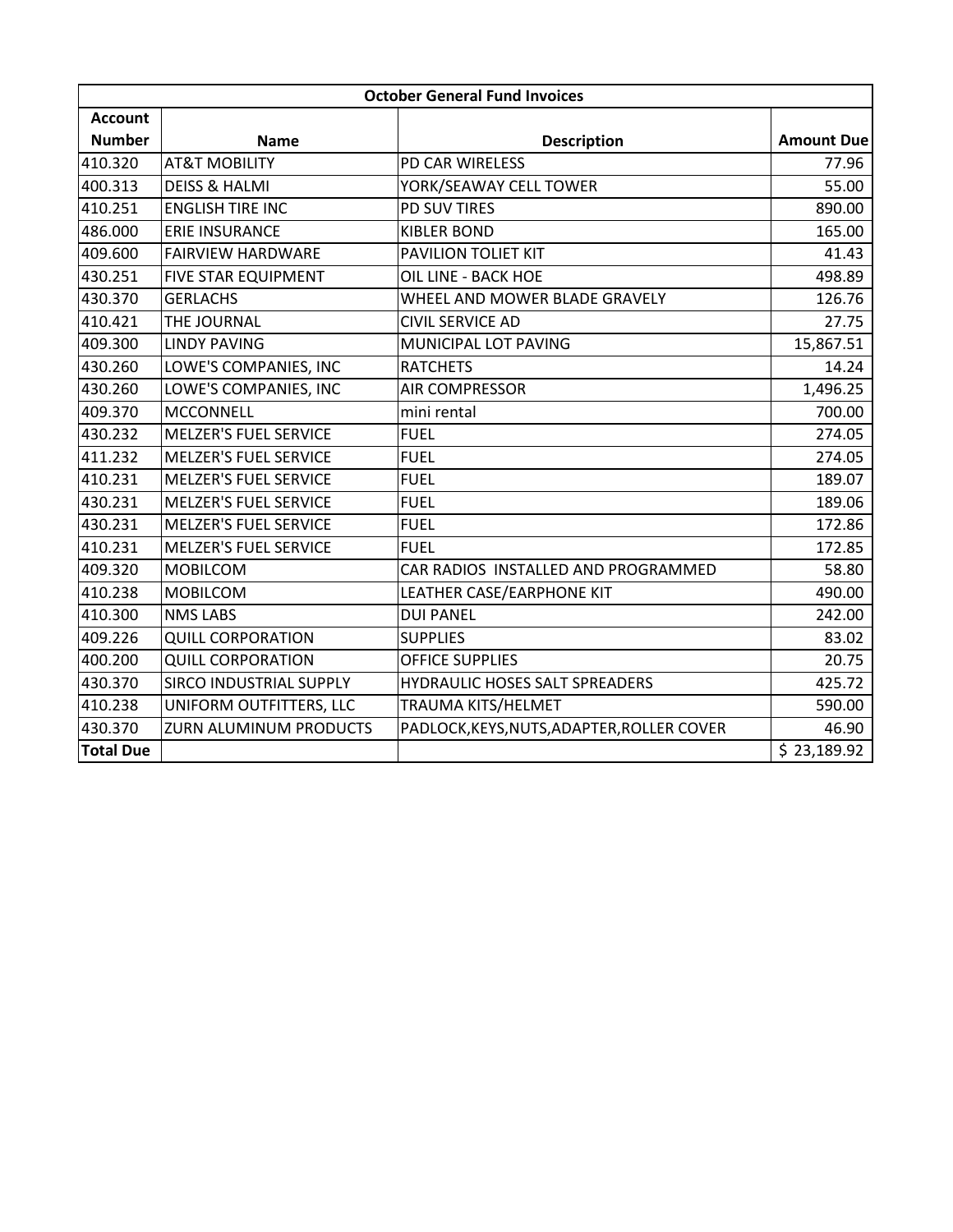| <b>October Water Fund Invoices</b> |                                        |                              |            |
|------------------------------------|----------------------------------------|------------------------------|------------|
| <b>Account</b>                     |                                        |                              | Amount     |
| <b>Number</b>                      | <b>Name</b>                            | <b>Description</b>           | <b>Due</b> |
| 448.222                            | <b>BARBER'S CHEMICALS</b>              | <b>HYPOCHLORITE SOLUTION</b> | 234.35     |
| 448.313                            | <b>DEISS &amp; HALMI ENGINEERING</b>   | REVIEW WATER PUMP DATA       | 165.00     |
| 449.370                            | L/B WATER SERVICE INC                  | <b>WATER METERS</b>          | 1,387.20   |
| 449.370                            | L/B WATER SERVICE INC                  | WATER METER GASKETS          | 46.40      |
| 449.370                            | L/B WATER SERVICE INC                  | <b>WATER METER Credit</b>    | (411.25)   |
| 448.301                            | MICROBAC LABORATORIES INC              | DRINKING WATER SAMPLES       | 72.00      |
| 448.301                            | MICROBAC LABORATORIES INC              | DRINKING WATER SAMPLES       | 72.00      |
| 448.301                            | MICROBAC LABORATORIES INC              | DRINKING WATER SAMPLES       | 72.00      |
| 448.301                            | MICROBAC LABORATORIES INC              | DRINKING WATER SAMPLES       | 72.00      |
| 448.301                            | MICROBAC LABORATORIES INC              | DRINKING WATER SAMPLES       | 72.00      |
| 448.420                            | PA ONE CALL SYSTEM INC                 | <b>MONTHLY FEE</b>           | 8.88       |
| 448.420                            | PA ONE CALL SYSTEM INC                 | <b>MONTHLY FEE</b>           | 7.98       |
| 255.300                            | REDEVELOPMENT AUTHORITY COUNTY OF ERIE | <b>WATER PLANT LOAN</b>      | 2,119.14   |
| 472.400                            | REDEVELOPMENT AUTHORITY COUNTY OF ERIE | <b>WATER PLANT LOAN</b>      | 99.28      |
| <b>Total Due</b>                   |                                        |                              | 4,016.98   |